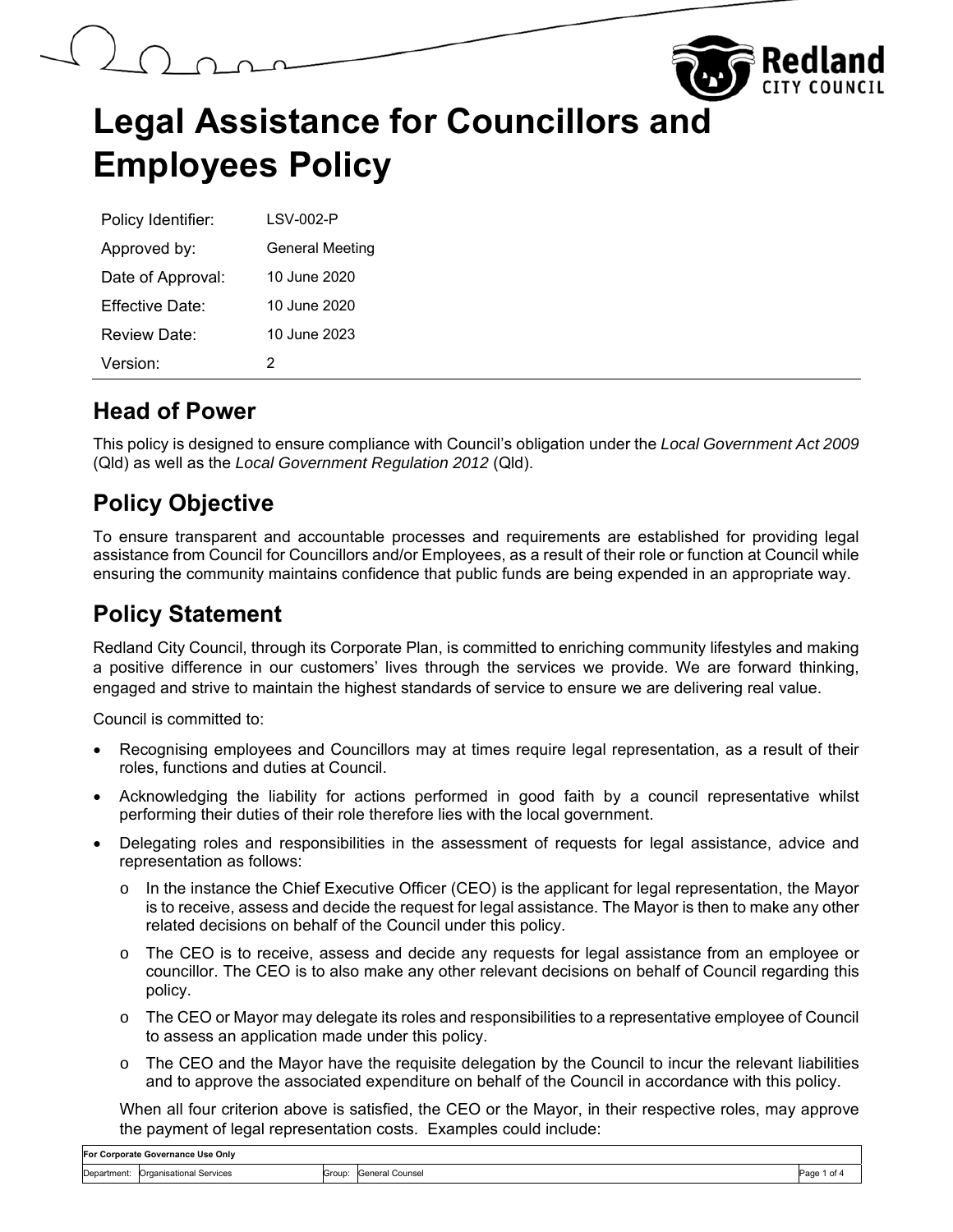

- o Where a council employee or councillor is threatened by legal proceedings personally and the claim in the legal proceedings has the requisite nexus to their functions and duties performed in their Council role. An example of this is an action against a Council employee or councillor for defamation, a claim in damages or compensation, and the proceedings arise from a decision made or action taken by the employee or councillor in the discharge of their Council role, functions or duties.
- o Reasonable legal representation costs that may lead to legal proceedings to protect an employee or councillor in a personal or physical sense in order to allow them to carry out their Council functions or duties safely. An example of this is an employee or councillor obtaining a restraining order against a person who makes continual personal threats against that person in their capacity as a Council employee or councillor.
- o Reasonable legal representation costs for an employee or councillor who is subjected to a statutory or administrative investigation by a regulatory authority when acting in their Council role.
- o Only in exceptional circumstances will the Council consider the payment of legal representation costs for an employee or councillor to commence or consider commencing legal proceedings regarding actions in defamation or other personal proceedings against a person that pursues damages or compensation. Consideration of such circumstances will be given to the extent, frequency and impact of the actions that give rise to the request.
- o Only in exceptional circumstances will the Council consider the payment of legal representation costs for a councillor that arise from, or are associated with, election issues or conduct associated with an election campaign, as Council acknowledges the implied right to political communication as recognised in Australia.
- o Notably, the Council will not approve the payment of legal costs for an employee or Councillor to commence or consider commencing proceedings against the lawful act of another Council employee or councillor.
- Assessing any applications for legal representation based on the following criteria:
	- $\circ$  The relevant actions of the employee or councillor must have been made in good faith.
	- o Costs must relate to the legal matter which arises from the performance, by either the councillor or employee, acting in his or her Council role, function and duties.
	- o The legal costs associated with the threatened or commenced legal proceedings against an employee or councillor in their personal capacity, or in exceptional circumstances, may be associated with legal proceedings which are proactively commenced to properly protect the interests of an employee, councillor or the reputation of Council.
	- $\circ$  The legal representation costs must relate to the legal matter which arises from the performance, by either the councillor or employee, acting in his or her council role, functions and duties.
	- $\circ$  The legal representation costs must not relate to a matter that is purely of an individual or private nature. The cost must arise from the performance by the employee or councillor of their Council functions and duties.
	- o The legal assistance, advice or representation should not compromise the Council's legal position or insurance.

| For Corporate Governance Use Only |                         |        |                 |                    |
|-----------------------------------|-------------------------|--------|-----------------|--------------------|
| Department:                       | Organisational Services | Group: | General Counsel | Page<br>$2$ of $4$ |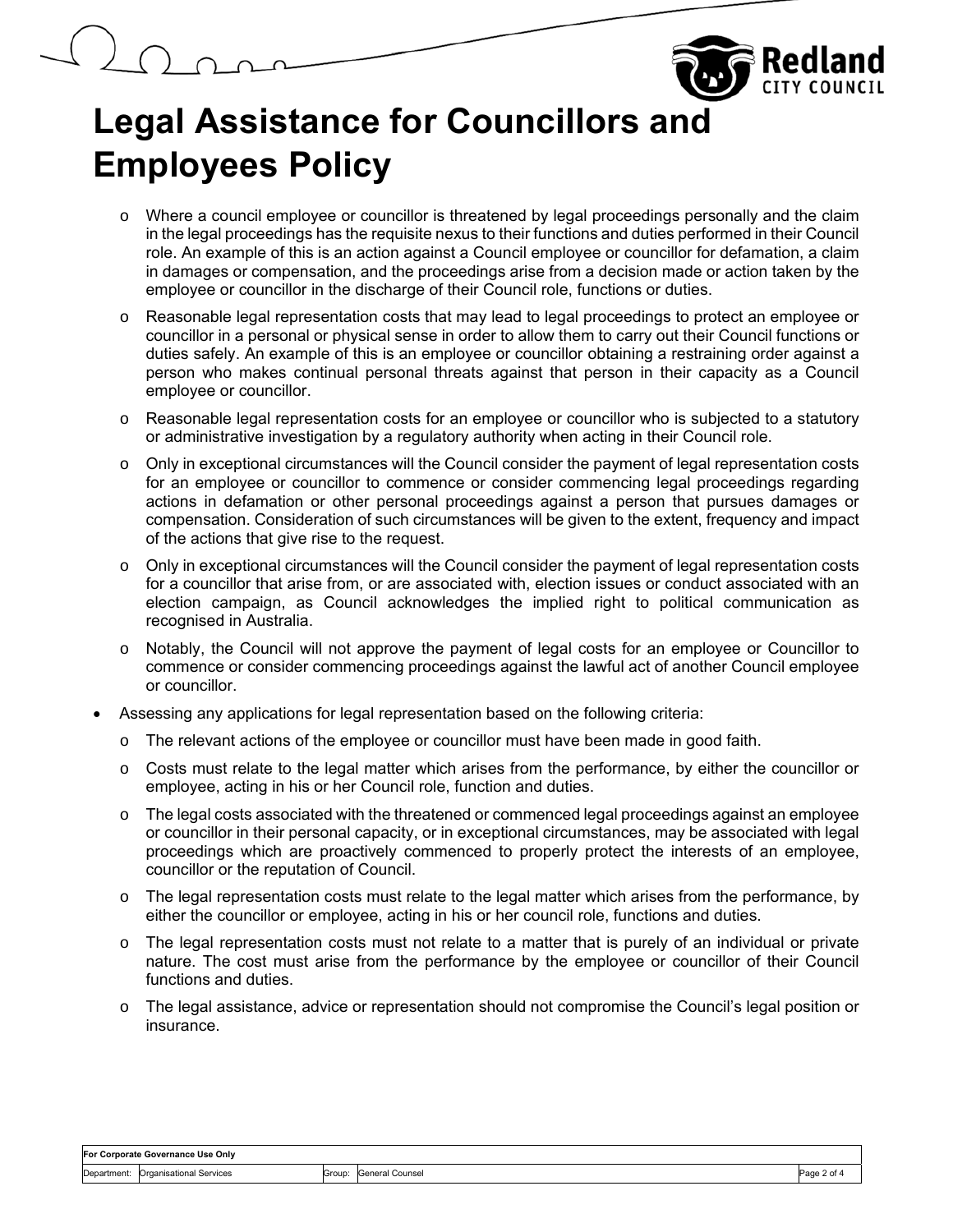

#### **Application for Legal Assistance**

An employee or councillor who requires assistance with the costs associated with legal representation under this policy must make an application in writing using the *Application for Legal Assistance* form attached to this document.

The following applies to all applications:

- The CEO or the Mayor of the Council may, in approving an application under this policy, set a maximum limit on the legal costs that will be paid.
- An employee or councillor may make a further or subsequent application to the Council under this policy in respect of the same proceeding.
- Any approved expenses incurred under this policy will be reported through the audit process; however the name of the employee or Councillor may be redacted for privacy reasons.
- An employee or councillor whose legal representation costs have been paid by the Council is to repay the Council either:
	- o All or part of the legal costs, as determined by the assessor of the application.
	- o If monies are awarded in the form of costs orders, damages or any settlement relating to the matter for which Council originally paid legal representation costs, the employee or councillor is to repay such sum to the Council up to the amount of legal representation costs that were incurred by the Council under this policy
- The Council may take the required action to recover any monies due and owing to it by an employee or councillor under this policy.

## **Definitions**

| <b>Term</b>            | <b>Definition</b>                                                                             |
|------------------------|-----------------------------------------------------------------------------------------------|
| Council                | <b>Redland City Council</b>                                                                   |
| Employee or councillor | Is an employee of the Council or a current or former councillor or non-elected member of a    |
|                        | council committee.                                                                            |
| Legal proceedings      | May refer to a civil action, criminal action or investigation such as an inquiry or statutory |
|                        | administration or regulatory investigation.                                                   |
| Legal representation   | All costs including professional fees and disbursements that are reasonable, and incurred     |
| costs                  | in providing legal representation that was approved under this policy                         |
| Local government       | Includes a councillor, the chief executive officer, an authorised person, another local       |
| administrator          | government employee or an interim administrator.                                              |

## **Associated Documents**

- *Local Government Act 2009* (Qld)
- *Local Government Regulation 2012* (Qld)
- Expenses Reimbursement and Provision of Facilities for Councillors (A196648)
- Employee Code of Conduct (A196608)

| For Corporate Governance Use Only |                         |        |                 |       |  |
|-----------------------------------|-------------------------|--------|-----------------|-------|--|
| Department:                       | Organisational Services | Group: | General Counsel | Page, |  |
|                                   |                         |        |                 | 3 O   |  |